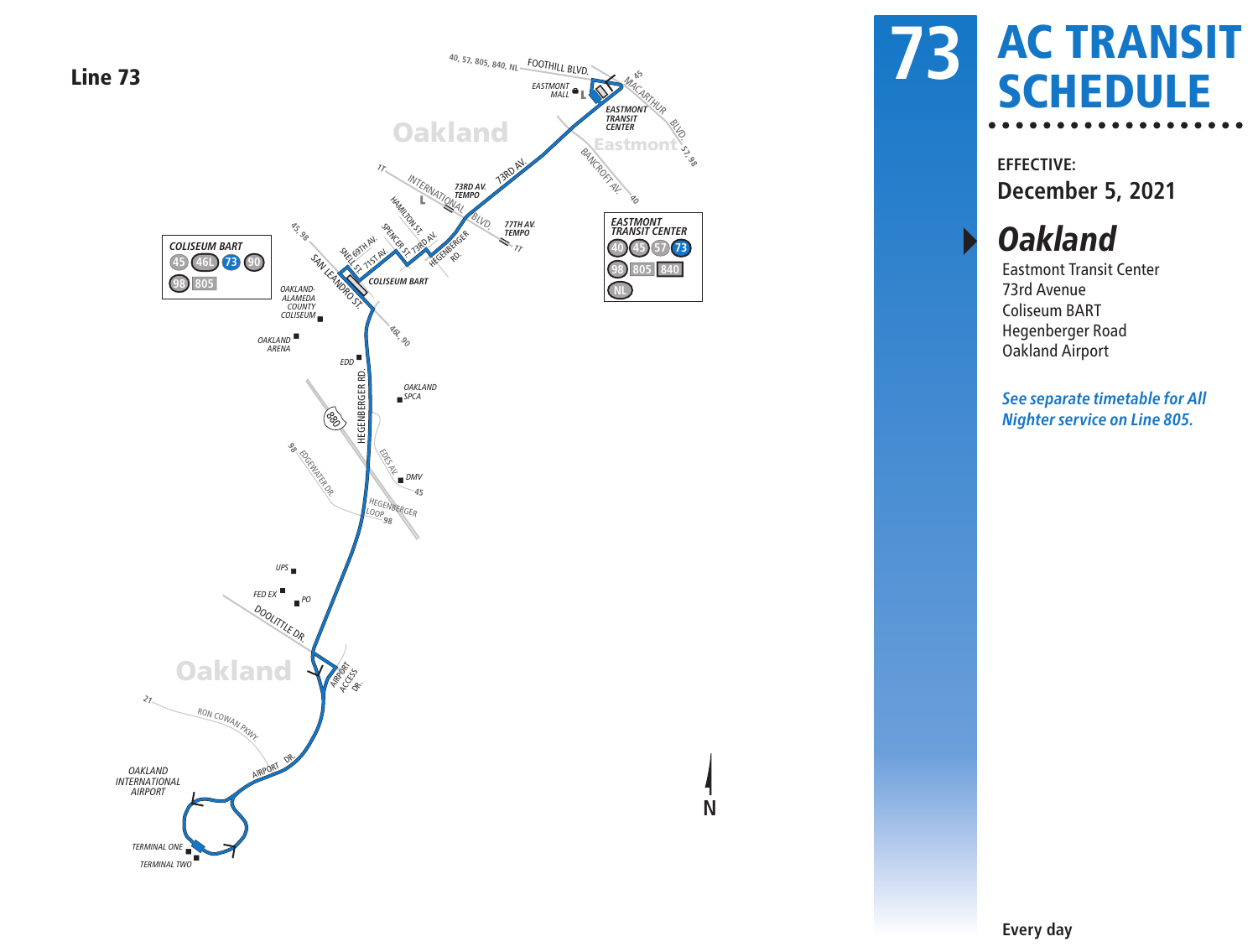## **73 Monday through Friday except holidays To Eastmont Transit Center**

|                |          | Eastmont |  |
|----------------|----------|----------|--|
| <b>Oakland</b> | Coliseum | Transit  |  |
| Airport        | BART     | Center   |  |
| 1:46a          | 1:55a    | 2:05a    |  |
| 2:46a          | 2:55a    | 3:05a    |  |
| 3:46a          | 3:55a    | 4:05a    |  |
|                |          |          |  |
| 5:24a          | 5:33a    | 5:43a    |  |
| 5:54a          | 6:03a    | 6:13a    |  |
| 6:09a          | 6:18a    | 6:28a    |  |
| 6:24a          | 6:33a    | 6:43a    |  |
| 6:39a          | 6:48a    | 6:58a    |  |
| 6:55a          | 7:04a    | 7:14a    |  |
| 7:10a          | 7:19a    | 7:29a    |  |
| 7:26a          | 7:35a    | 7:45a    |  |
| 7:41a          | 7:50a    | 8:00a    |  |
| 7:56a          | 8:05a    | 8:15a    |  |
| 8:11a          | 8:20a    | 8:30a    |  |
| 8:26a          | 8:35a    | 8:45a    |  |
| 8:41a          | 8:50a    | 9:00a    |  |
| 8:56a          | 9:05a    | 9:15a    |  |
|                |          |          |  |
| 9:11a          | 9:20a    | 9:30a    |  |
| 9:26a          | 9:35a    | 9:45a    |  |
| 9:41a          | 9:50a    | 10:00a   |  |
| 9:56a          | 10:05a   | 10:15a   |  |
| 10:11a         | 10:20a   | 10:30a   |  |
| 10:26a         | 10:35a   | 10:45a   |  |
| 10:41a         | 10:50a   | 11:00a   |  |
| 10:56a         | 11:05a   | 11:15a   |  |
| 11:11a         | 11:20a   | 11:30a   |  |
| 11:26a         | 11:35a   | 11:45a   |  |
| 11:41a         | 11:50a   | 12:00p   |  |
| 11:56a         | 12:05p   | 12:15p   |  |
|                |          |          |  |
|                |          |          |  |
| 12:11p         | 12:20p   | 12:30p   |  |
| 12:26p         | 12:35p   | 12:45p   |  |
| 12:41p         | 12:50p   | 1:00p    |  |
| 12:56p         | 1:05p    | 1:15p    |  |
| 1:11p          | 1:20p    | 1:30p    |  |
| 1:26p          | 1:35p    | 1:45p    |  |
| 1:41p          | 1:50p    | 2:00p    |  |
| 1:56p          | 2:05p    | 2:15p    |  |
| 2:11p          | 2:20p    | 2:30p    |  |
| 2:26p          | 2:35p    | 2:45p    |  |
| 2:41p          | 2:50p    | 3:00p    |  |
| 2:56p          | 3:05p    | 3:15p    |  |
| 3:11p          | 3:20p    | 3:30p    |  |
| 3:26p          | 3:35p    | 3:45p    |  |
|                |          |          |  |
| 3:41p          | 3:50p    | 4:00p    |  |
| 3:56p          | 4:05p    | 4:15p    |  |
| 4:11p          | 4:20p    | 4:30p    |  |
| 4:26p          | 4:35p    | 4:45p    |  |
| 4:41p          | 4:50p    | 5:00p    |  |
| 4:56p          | 5:05p    | 5:15p    |  |
| 5:11p          | 5:20p    | 5:30p    |  |
| 5:26p          | 5:35p    | 5:45p    |  |
| 5:41p          | 5:50p    | 6:00p    |  |
| 5:56p          | 6:05p    | 6:15p    |  |
| 6:11p          | 6:20p    | 6:30p    |  |
| 6:26p          | 6:35p    | 6:45p    |  |
| 6:41p          | 6:50p    | 7:00p    |  |
| 6:56p          | 7:05p    | 7:15p    |  |
| 7:11p          | 7:20p    | 7:30p    |  |

#### **73 (continued) Monday through Friday except holidays. To Eastmont Transit Center**

| Oakland<br>Airport | Coliseum<br><b>BART</b> | Fastmont<br>Transit<br>Center |  |
|--------------------|-------------------------|-------------------------------|--|
| 7:26p              | 7:35p                   | 7:45p                         |  |
| 7:41p              | 7:50p                   | 8:00p                         |  |
| 7:56p              | 8:05p                   | 8:15p                         |  |
| 8:11p              | 8:20p                   | 8:30p                         |  |
| 8:26p              | 8:35p                   | 8:45p                         |  |
| 8:41p              | 8:50p                   | 9:00p                         |  |
| 8:56p              | 9:05p                   | 9:15p                         |  |
| 9:11p              | 9:20p                   | 9:30p                         |  |
| 9:25p              | 9:34p                   | 9:44p                         |  |
| 9:55p              | 10:04p                  | 10:14p                        |  |
| 10:25p             | 10:34p                  | 10:44p                        |  |
| 10:55p             | 11:04p                  | 11:14p                        |  |
| 11:25p             | 11:34p                  | 11:44p                        |  |
| 11:55p             | 12:04a                  | 12:14a                        |  |

Continued...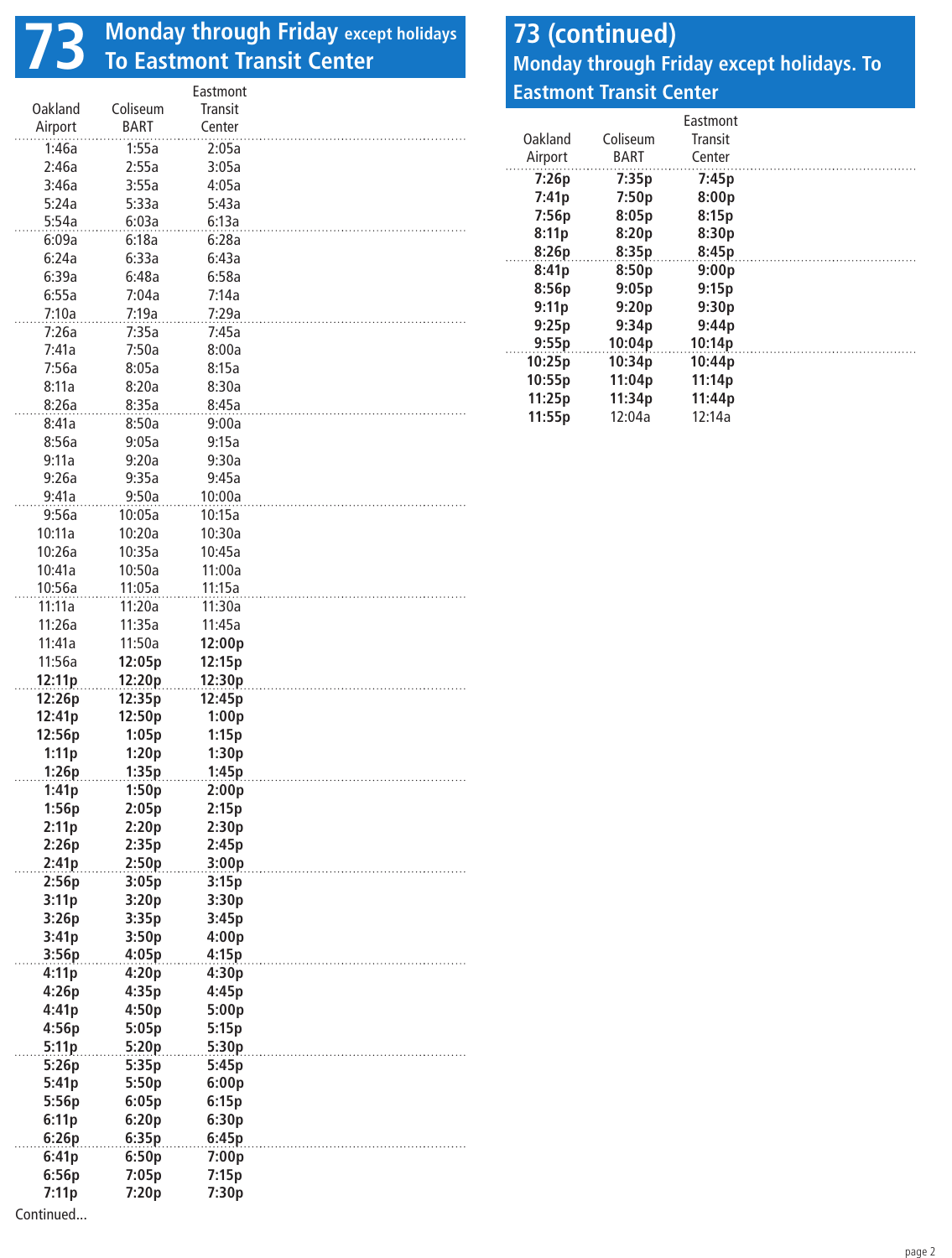## **73 Every day To Oakland Airport**

| Eastmont       |                |                |  |
|----------------|----------------|----------------|--|
| Transit        | Coliseum       | Oakland        |  |
| Center         | <b>BART</b>    | Airport        |  |
| 2:09a          | 2:18a          | 2:27a          |  |
| 3:09a          | 3:18a          | 3:27a          |  |
| 4:09a          | 4:18a          | 4:27a          |  |
| 5:36a          | 5:45a          | 5:54a          |  |
| 5:51a          | 6:00a          | 6:09a          |  |
| 6:06a          | 6:15a          |                |  |
|                |                | 6:24a          |  |
| 6:21a          | 6:30a          | 6:39a          |  |
| 6:36a          | 6:45a          | 6:54a          |  |
| 6:51a          | 7:00a          | 7:09a          |  |
| 7:06a          | 7:15a          | 7:24a          |  |
| 7:21a          | 7:30a          | 7:39a          |  |
| 7:36a          | 7:45a          | 7:54a          |  |
| 7:51a          | 8:00a          | 8:09a          |  |
| 8:06a          | 8:15a          | 8:24a          |  |
| 8:21a          | 8:30a          | 8:39a          |  |
| 8:36a          | 8:45a          | 8:54a          |  |
| 8:51a          | 9:00a          | 9:09a          |  |
| 9:06a          | 9:15a          | 9:24a          |  |
| 9:21a          | 9:30a          | 9:39a          |  |
|                |                |                |  |
| 9:36a          | 9:45a          | 9:54a          |  |
| 9:51a          | 10:00a         | 10:09a         |  |
| 10:06a         | 10:15a         | 10:24a         |  |
| 10:21a         | 10:30a         | 10:39a         |  |
| 10:36a         | 10:45a         | 10:54a         |  |
| 10:51a         | 11:00a         | 11:09a         |  |
| 11:06a         | 11:15a         | 11:24a         |  |
| 11:21a         | 11:30a         | 11:39a         |  |
| 11:36a         | 11:45a         | 11:54a         |  |
| 11:51a         | 12:00p         | 12:09p         |  |
|                |                |                |  |
|                |                |                |  |
| 12:06p         | 12:15p         | 12:24p         |  |
| 12:21p         | 12:30p         | 12:39p         |  |
| 12:36p         | 12:45p         | 12:54p         |  |
| 12:51p         | 1:00p          | 1:09p          |  |
| 1:06p          | 1:15p          | 1:24p          |  |
| 1:21p          | 1:30p          | 1:39p          |  |
| 1:36p          | 1:45p          | 1:54p          |  |
| 1:51p          | 2:00p          | 2:09p          |  |
| 2:06p          | 2:15p          | 2:24p          |  |
| 2:21p          | 2:30p          | 2:39p          |  |
| 2:36p          | 2:45p          | 2:54p          |  |
| 2:51p          | 3:00p          | 3:09p          |  |
| 3:06p          | 3:15p          | 3:24p          |  |
| 3:21p          | 3:30p          | 3:39p          |  |
| 3:36p          | 3:45p          | 3:54p          |  |
| 3:51p          | 4:00p          | 4:09p          |  |
| 4:06p          | 4:15p          | 4:24p          |  |
| 4:21p          | 4:30p          | 4:39p          |  |
| 4:36p          | 4:45p          | 4:54p          |  |
| 4:51p          |                | 5:09p          |  |
|                | 5:00p          |                |  |
| 5:06p          | 5:15p          | 5:24p          |  |
| 5:21p          | 5:30p          | 5:39p          |  |
| 5:36p          | 5:45p          | 5:54p          |  |
| 5:51p          | 6:00p          | 6:09p          |  |
| 6:06p          | 6:15p          | 6:24p          |  |
| 6:21p          | 6:30p          | 6:39p          |  |
| 6:36p          | 6:45p          | 6:54p          |  |
| 6:51p<br>7:06p | 7:00p<br>7:15p | 7:09p<br>7:24p |  |

#### **73 (continued) Every day. To Oakland Airport**

| Fastmont |          |         |  |
|----------|----------|---------|--|
| Transit  | Coliseum | Oakland |  |
| Center   | BART     | Airport |  |
| 7:21p    | 7:30p    | 7:39p   |  |
| 7:36p    | 7:45p    | 7:54p   |  |
| 7:51p    | 8:00p    | 8:09p   |  |
| 8:06p    | 8:15p    | 8:24p   |  |
| 8:21p    | 8:30p    | 8:39p   |  |
| 8:36p    | 8:45p    | 8:54p   |  |
| 8:51p    | 9:00p    | 9:09p   |  |
| 9:06p    | 9:15p    | 9:24p   |  |
| 9:36p    | 9:45p    | 9:54p   |  |
| 10:06p   | 10:15p   | 10:24p  |  |
| 10:36p   | 10:45p   | 10:54p  |  |
| 11:06p   | 11:15p   | 11:24p  |  |
| 11:36p   | 11:45p   | 11:54p  |  |
| 12:06a   | 12:15a   | 12:24a  |  |

Continued...